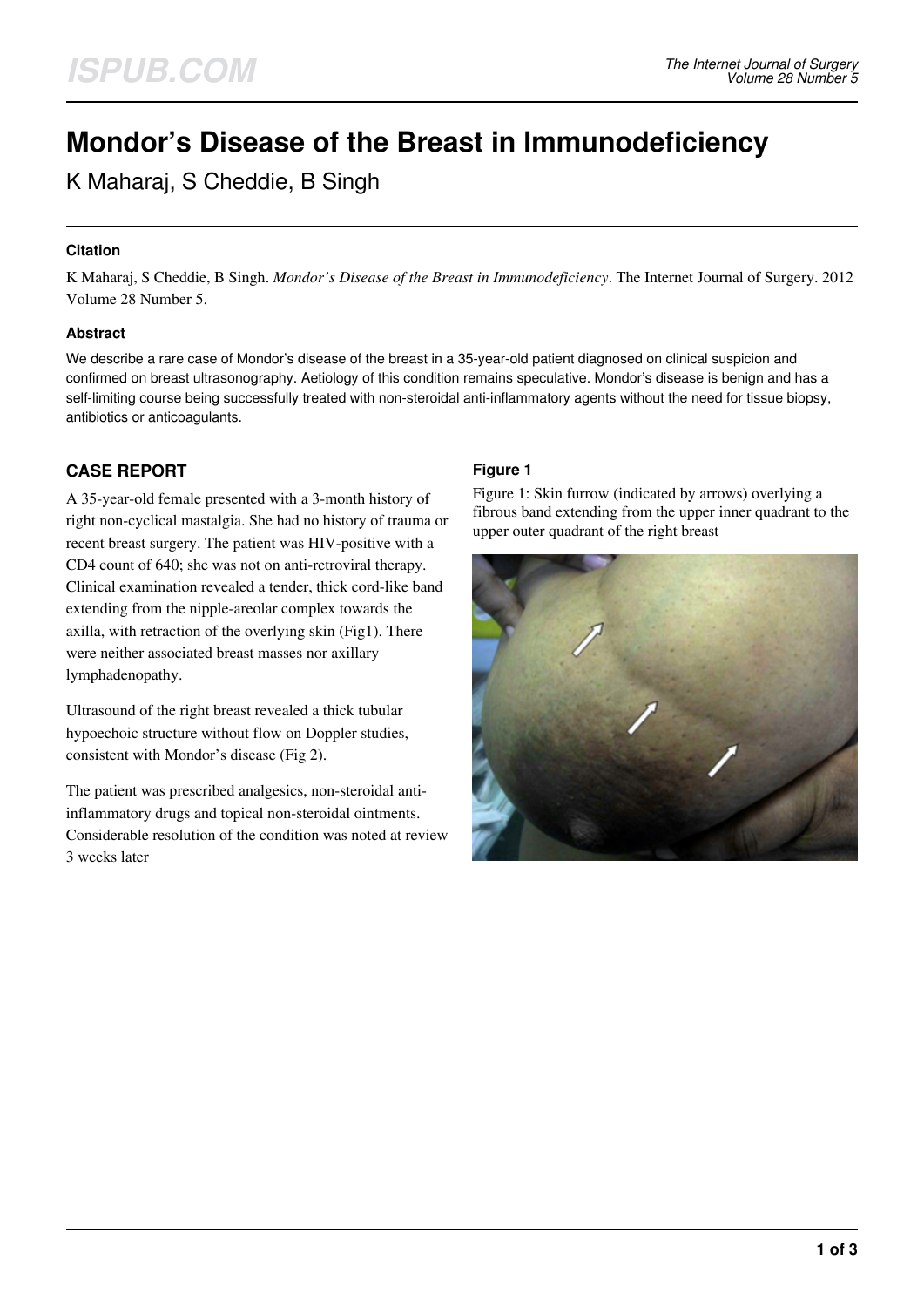## **Figure 2**

Figure 2: Ultrasound of breast demonstrating a hypoechoic tubular structure representing a thrombosed vein (indicated by arrow)



## **DISCUSSION**

Mondor's disease of the breast was first described by Henri Mondor in 1939. $<sup>1</sup>$  The condition refers to a superficial</sup> thrombophlebitis of the anterior chest wall veins namely, the superior epigastric vein, thoraco-epigastric vein and lateral thoracic vein. Mondor's disease has also been described in the penis, groin, abdomen, arm and axilla.

The pathogenesis of Mondor's disease remains obscure. The condition has been associated with local trauma such as surgical biopsy, breast surgery, mastitis, breast cancer, large and pendulous breasts, local muscle strains, vigorous upper extremity exercise and compressive garments.<sup>2</sup> Protein S deficiency has also been described as an aetiological factor.<sup>3</sup> This may be relevant for our patient since HIV is associated with Protein S deficiency.

Clinical diagnosis is made with the sudden appearance of a subcutaneous cord initially red and tender that progresses to a painless fibrous cord, described as "ribbon-like" or a "bow-string" that makes a furrow when the arm is raised or the breast is palpated. $4$ 

Diagnostic evaluation includes breast ultrasonography and mammography in patients older than 35 years. Sonographic features of a superficially located, long, tubular, anechoic structure with a beaded appearance that does not show any flow on color or spectral Doppler studies is considered pathognomonic. Mammography may reveal a dilated tubular density that may be mistaken for a dilated duct.<sup>5</sup>

The condition is not precancerous and has a self-limiting course. Conservative management includes the use of antiinflammatory agents without a need for antibiotics, anticoagulants or tissue biopsy.<sup>6</sup>

## **References**

1. Mondor H: Tronculite sous-cutané subaigue de la paroi thoracique antero-laterale. Mem Acad Chir (Paris); 1939; 65: 1271-1278.

2. Viana GA, Okano FM: Superficial thrombophlebitis (Mondor's Disease) after breast augmentation surgery. Indian J Plast Surg; 2008; 41: 219-221.

3. De Godoy JM, Godoy MF, Batigália F, Braile DM: The association of Mondor's disease with protein S deficiency: case report and review of literature. J Thromb Thrombolysis; 2002; 13:187-189.

4. Pugh CM, DeWitty RL: Mondor's disease. J Natl Med Assoc; 1996; 96:359-363.

5. Shetty MK, Watson AB: Mondor's Disease of the breast: sonographic and mammographic findings. Am J Roentgenol; 2001; 177: 893-896.

6. Adeniji-Sofoluwe A, Afolabi O: Mondor's disease: Classical imaging findings in the breast. BMJ Case Reports; 2011; 10.1136/bcr.07.2011.4521.